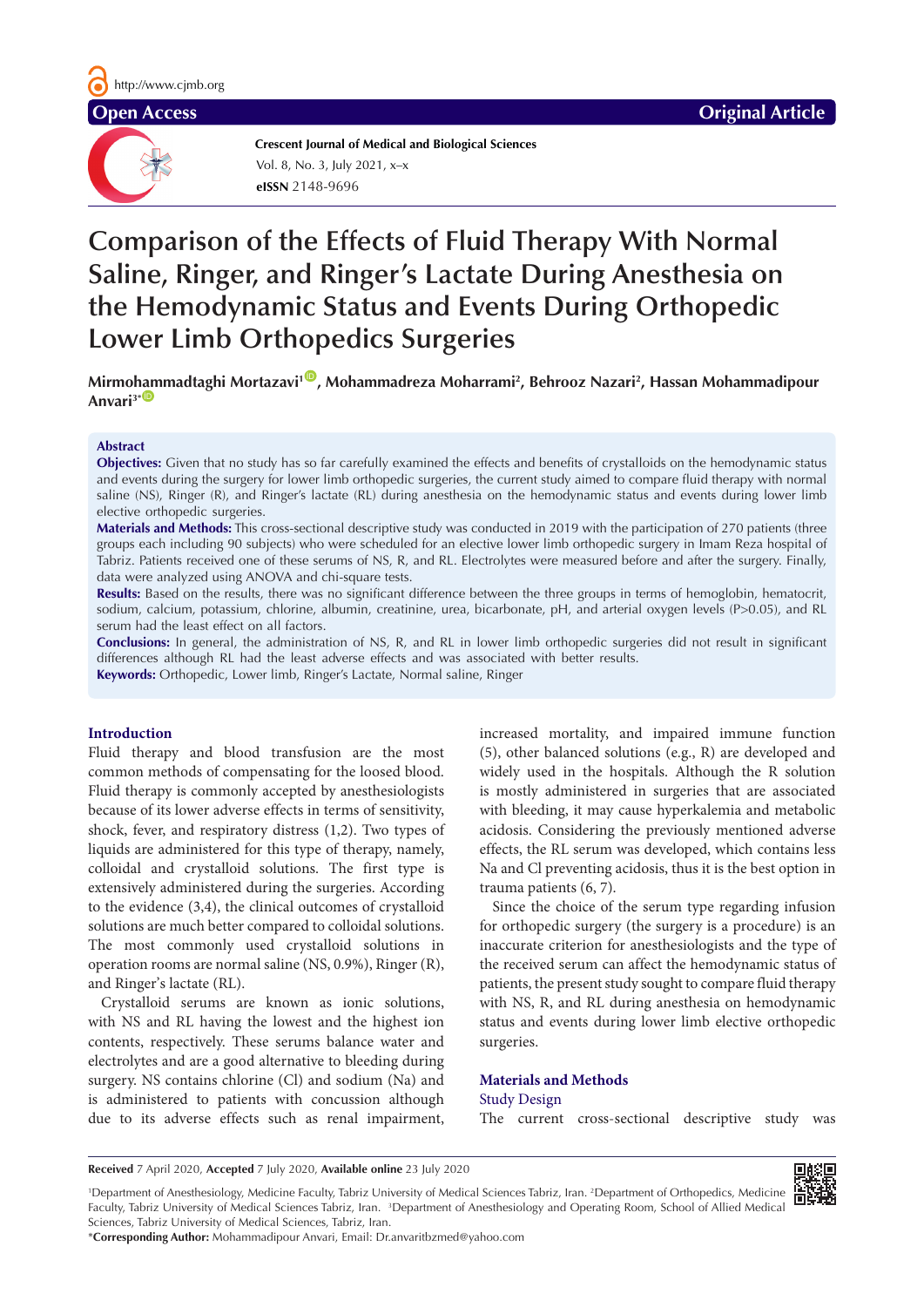#### Key Messages

- Crystalloids are the most commonly used fluid in orthopedic surgery.
- Anesthesiologists use different crystalloids in orthopedic surgery.
- Crystalloids in orthopedic surgery are based on the experience of anesthesiologists.
- Crystalloids do not cause significant changes in electrolyte status.
- RL serum had the least effects on the hemodynamic status and electrolytes compared to R and NS.
- It is better to administer a balanced serum in orthopedic surgeries.

performed on 270 patients who were scheduled for an elective lower limb surgery in Imam Reza training hospital (affiliated to Tabriz University of Medical Sciences) in 2019. Participants were selected using a simple random sampling technique. To estimate the minimum sample size, the data of a similar study was used (8) and related values were applied as  $β = 90\%$ ,  $α = 0.05$ , and CI = 0.95. Accordingly, a minimum of 45 subjects was obtained for each of the three groups, and then it was doubled for all groups in order to increase the statistical power of the study. Therefore, a total of 270 patients were entered into the study and each group had 90 patients. It was attempted to make the choice of the serum type irrelevant to the type of the surgery and laboratory tests, and the like. The inclusion criteria were the age range of 20-60 years, a candidate for an elective lower limb surgery, American Society of Anesthesiologists classes I and II, and surgery duration of less than 90 minutes. On the other hand, the exclusion criteria included trauma patients, patients hospitalized at the intensive care unit (ICU), and patients with electrolyte disturbances, cardiovascular diseases, kidney problems, and endocrine system problems.

#### Implementation

All patients were hospitalized a day before the surgery at Imam Reza Hospital and underwent several tests such as routine laboratory tests (i.e., complete blood count, urine culture, and urinalysis), as well as tests for determining albumin, Na, potassium (K), and Cl levels. If laboratory tests were routine, patients were eligible for participation. On the next day, spinal anesthesia was performed by using Marcain after receiving half a liter of the serum and monitoring the hemodynamic status (i.e., heart rate, systolic and diastolic blood pressure, and arterial oxygen saturation). After anesthesia and before the surgery, a blood sample was taken from the radial artery to examine the bicarbonate, pH, and oxygen level.

For each patient, the amount of serum injection was calculated using the formula for the amount of injection (i.e., one milliliter of the serum for each kilogram of weight plus three times the amount of bleeding during the surgery). Finally, an arterial blood sample (similar to the first surgery) was further taken after the operation and before transferring the patient to the recovery room. Laboratory routine tests (i.e., complete blood count, urine culture, and urinalysis) were performed and albumin, Na, K, and Cl were measured for the second time (before performing any procedure, a blood sample was taken for examination).

#### Study Groups

Patients who entered the operating room for orthopedic surgery received NS, R, or LR according to the anesthesiologist's decision. There was no bias on the part of the patient and the relevant surgeon, and the patients would be excluded from the study and another person would be replaced if they needed to receive another type of serum.

#### Data Collection Tools

Three types of information were collected, including demographic information such as age, gender, height, weight, and body mass index (BMI), the results of laboratory tests, and the need for blood transfusion and the incidence of postoperative complications. The data were recorded using the pen and paper method and then were sent to the statistical consultant.

#### Data Analysis

Initially, the data were recorded using the pen and paper method, and then data were sent to the statistical consultant after the confirmation of the main researcher. Linear diagrams were used to compare changes in the hemodynamic status at different minutes. Eventually, ANOVA and jhi-square (To compare the effects in different study groups) tests were used for data analysis. All analyses were performed using SPSS, version 20.

#### **Results**

The mean age and the mean of the BMI of participants were  $12.03 \pm 24.29$  years and  $22.15 \pm 03.42$ , respectively. Most participants were men (143 or 52.96%). Based on the obtained data (Table 1), the investigation of demographic information indicated no significant difference between the groups  $(P>0.05)$ .

The examination of pre-surgery laboratory tests revealed that hemoglobin, hematocrit, Na, calcium, K, Cl, albumin, creatinine, urea, bicarbonate, pH, and arterial oxygen levels were normal without a significant difference between the three groups (*P*>0.05). The evaluation of post-surgery data represented no significant difference (*P*>0.05). Those receiving RL had fewer changes compared to the other two groups in terms of all variables. A comparison of changes in electrolyte status before and after the surgery is provided in Table 2.

Based on the investigation of the hemodynamic status of patients, those who received RL were more stable than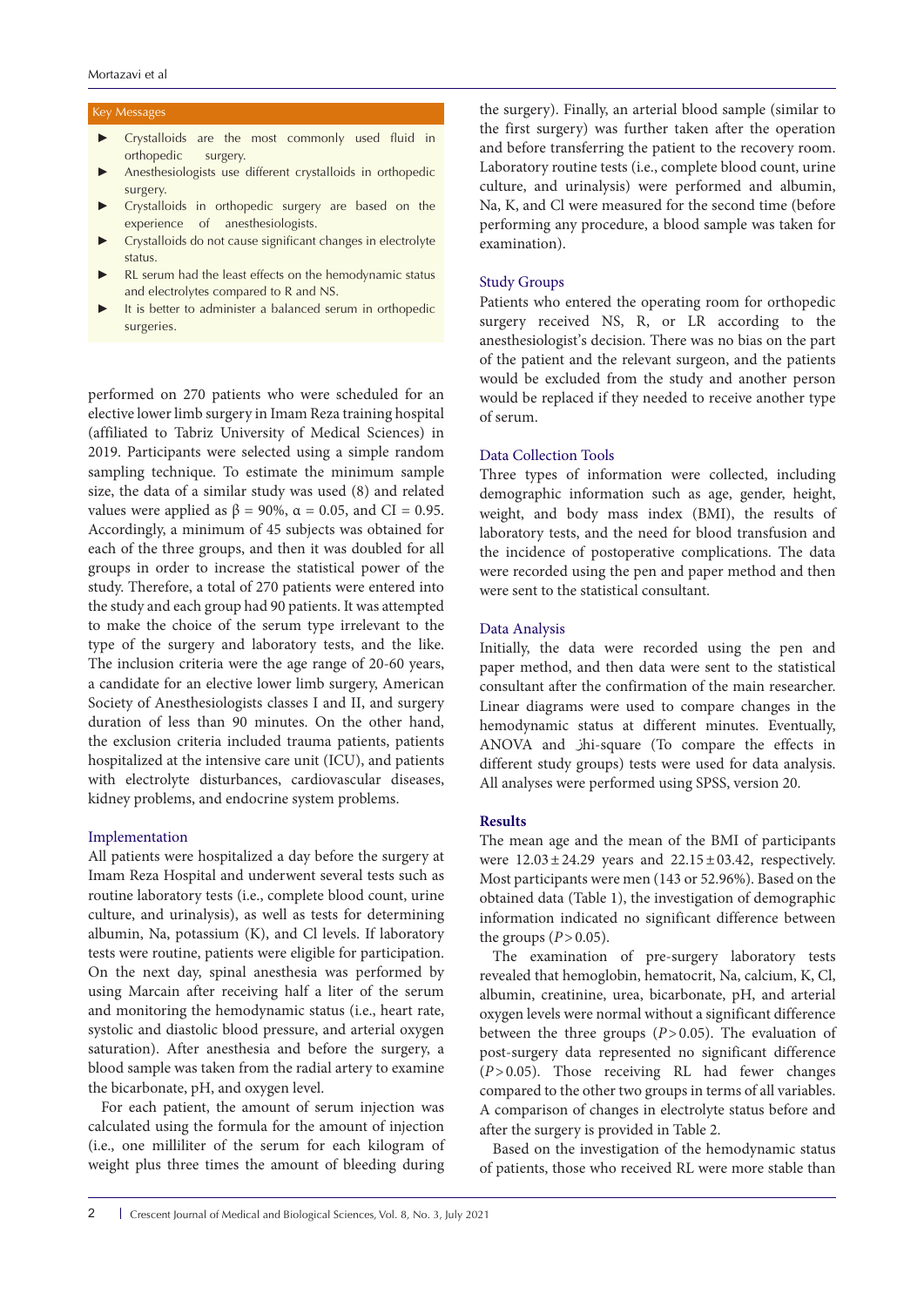#### **Table 1.** Comparison of Demographic Information

| Variable                   |        |                   | Groups $(N=270)$     |                       |           |  |  |
|----------------------------|--------|-------------------|----------------------|-----------------------|-----------|--|--|
|                            |        | $NS Group (n=90)$ | $R$ Group ( $n=90$ ) | $RL$ Group ( $n=90$ ) |           |  |  |
| Age $(y)$                  |        | $28.49 + 03.12$   | $29.89 + 03.03$      | $28.89 + 03.11$       | $0.293*$  |  |  |
| Gender (No., %)            | Male   | 48-53.33          | 50-55.55             | 46-51.11              |           |  |  |
|                            | Female | 42-46.66          | $40-44.44$           | 44-48.88              | $0.129**$ |  |  |
| Weight (kg)                |        | $79.45 + 09.15$   | $81.12 + 10.03$      | $80.15 + 09.95$       | $0.312*$  |  |  |
| Height (cm)                |        | $169.15 + 15.42$  | $172.50 + 15.43$     | $175.29 + 16.18$      | $0.298^*$ |  |  |
| $BMl$ (kg/m <sup>2</sup> ) |        | $22.41 \pm 3.15$  | $20.15 \pm 3.10$     | $21.82 \pm 3.23$      | $0.502*$  |  |  |

*Note.* NS: Normal saline 0.9%; R: Ringer; RL: Ringer lactate; BMI: Body mass index.

\*ANOVA; \*\*Chi-square.

|  |  |  |  | Table 2. Comparison of Changes in Electrolyte Status Before and After the Surgery |
|--|--|--|--|-----------------------------------------------------------------------------------|
|--|--|--|--|-----------------------------------------------------------------------------------|

| Variable   |        | Groups $(N=270)$   |                    |                    | P Value* | $P$ Value** |
|------------|--------|--------------------|--------------------|--------------------|----------|-------------|
|            |        | NS Group (n=90)    | $R$ Group (n=90)   | RL Group (n=90)    |          |             |
| Na         | Pre-S  | $133.15 \pm 4.52$  | $132.56 \pm 5.55$  | $133.49 \pm 4.60$  | 0.367    | 0.129       |
|            | Post-S | $139.26 \pm 5.10$  | $136.36 \pm 2.50$  | $134.12 \pm 5.12$  |          |             |
| Ca         | Pre-S  | $08.12 \pm 0.49$   | $08.10\pm0.55$     | $08.11 \pm 0.61$   | 0.619    | 0.319       |
|            | Post-S | $08.33 \pm 0.66$   | $08.16 \pm 0.78$   | $08.15 \pm 0.55$   |          |             |
| Cl         | Pre-S  | $104.02 \pm 02.55$ | $104.10 \pm 02.11$ | $104.05 \pm 02.15$ | 0.396    | 0.109       |
|            | Post-S | $110.15 \pm 02.10$ | $107.71 \pm 02.25$ | $105.55 \pm 02.19$ |          |             |
| K          | Pre-S  | $03.22 \pm 0.15$   | $03.21 \pm 0.19$   | $03.20 \pm 0.23$   | 0.417    | 0.293       |
|            | Post-S | $03.99 \pm 0.19$   | $03.71\pm0.40$     | $03.30 \pm 0.29$   |          |             |
| Albumin    | Pre-S  | $03.45 \pm 0.10$   | $03.46 \pm 0.15$   | $03.45 \pm 0.19$   | 0.711    | 0.319       |
|            | Post-S | $03.55 \pm 0.12$   | $03.51 \pm 0.14$   | $03.46 \pm 0.12$   |          |             |
| $HCO2-$    | Pre-S  | $21.41 \pm 3.18$   | $21.49 \pm 3.20$   | $21.35 \pm 3.12$   | 0.529    | 0.319       |
|            | Post-S | $25.55 \pm 3.45$   | $23.15 \pm 3.49$   | $21.52 \pm 3.79$   |          |             |
| PH         | Pre-S  | $07.30 \pm 0.11$   | $07.31 \pm 0.12$   | $07.30 \pm 0.15$   | 0.211    | 0.19        |
|            | Post-S | $07.39 \pm 0.10$   | $07.36 \pm 0.15$   | $07.32 \pm 0.10$   |          |             |
| $O$ , Sat  | Pre-S  | $97.55 \pm 2.10$   | $97.45 \pm 2.03$   | $97.61 \pm 2.21$   | 0.103    | 0.099       |
|            | Post-S | $97.35 \pm 2.15$   | $97.39 \pm 2.10$   | $97.60 \pm 2.50$   |          |             |
| <b>HCT</b> | Pre-S  | $39.15 \pm 4.52$   | $40.10 \pm 4.15$   | $39.55 \pm 4.18$   | 0.278    | 0.1         |
|            | Post-S | $33.52 \pm 4.15$   | $35.42 \pm 4.15$   | $34.42 \pm 4.19$   |          |             |
| Hb         | Pre-S  | $13.56 \pm 2.49$   | $13.69 \pm 2.73$   | $12.99 \pm 2.79$   |          | 0.069       |
|            | Post-S | $11.89 \pm 1.95$   | $12.51 \pm 2.21$   | $12.10 \pm 2.20$   | 0.251    |             |
| Urea       | Pre-S  | $31.15 \pm 3.81$   | $31.76 \pm 3.12$   | $31.55 \pm 3.12$   |          | 0.216       |
|            | Post-S | $36.10 \pm 3.10$   | $35.25 \pm 3.55$   | $32.10 \pm 3.25$   | 0.413    |             |
|            | Pre-S  | $01.01 \pm 0.02$   | $01.01 \pm 0.05$   | $01.01 \pm 0.03$   |          |             |
| Cr         | Post-S | $01.03 \pm 0.05$   | $01.02 \pm 0.06$   | $01.01 \pm 0.05$   | 0.512    | 0.310       |

*Note*. NS: Normal saline 0.9%; R: Ringer; RL: Ringer lactate; Na: Sodium; Ca: Calcium; Cl: Chlorine; K: Potassium; HCO3−: Bicarbonate; HB: Hemoglobin; HCT: Hematocrit; Cr: Creatinine; Pre-s: Pre-surgery; Post-s: Post-surgery.

\* Intergroup; \*\* Between groups.

those receiving R serum, and they were more stable than those who received the NS serum. The mean heart rate was  $45 \pm 10.15.88$ ,  $25 \pm 12.22.90$ , and  $93.50 \pm 10.45$  for those who were given RL, R, and NS serum, respectively, indicating no significant difference (*P*=0.206). Moreover, the mean systolic blood pressure was 125.16 ±25.40, 129.15±26.50, and 131.40±25.15 for those who received

RL, R, and NS serum, respectively, representing no significant difference between the groups  $(P=0.159)$ . For those who received RL, R, and NS serum, the mean diastolic blood pressure was  $81.45 \pm 8.33$ ,  $85.36 \pm 9.10$ , and 88.45±10.25, respectively, demonstrating no significant difference  $(P=0.203)$ . The mean oxygen saturation for those who received RL, R, and NS serum was  $98.15 \pm 0.1.45$ ,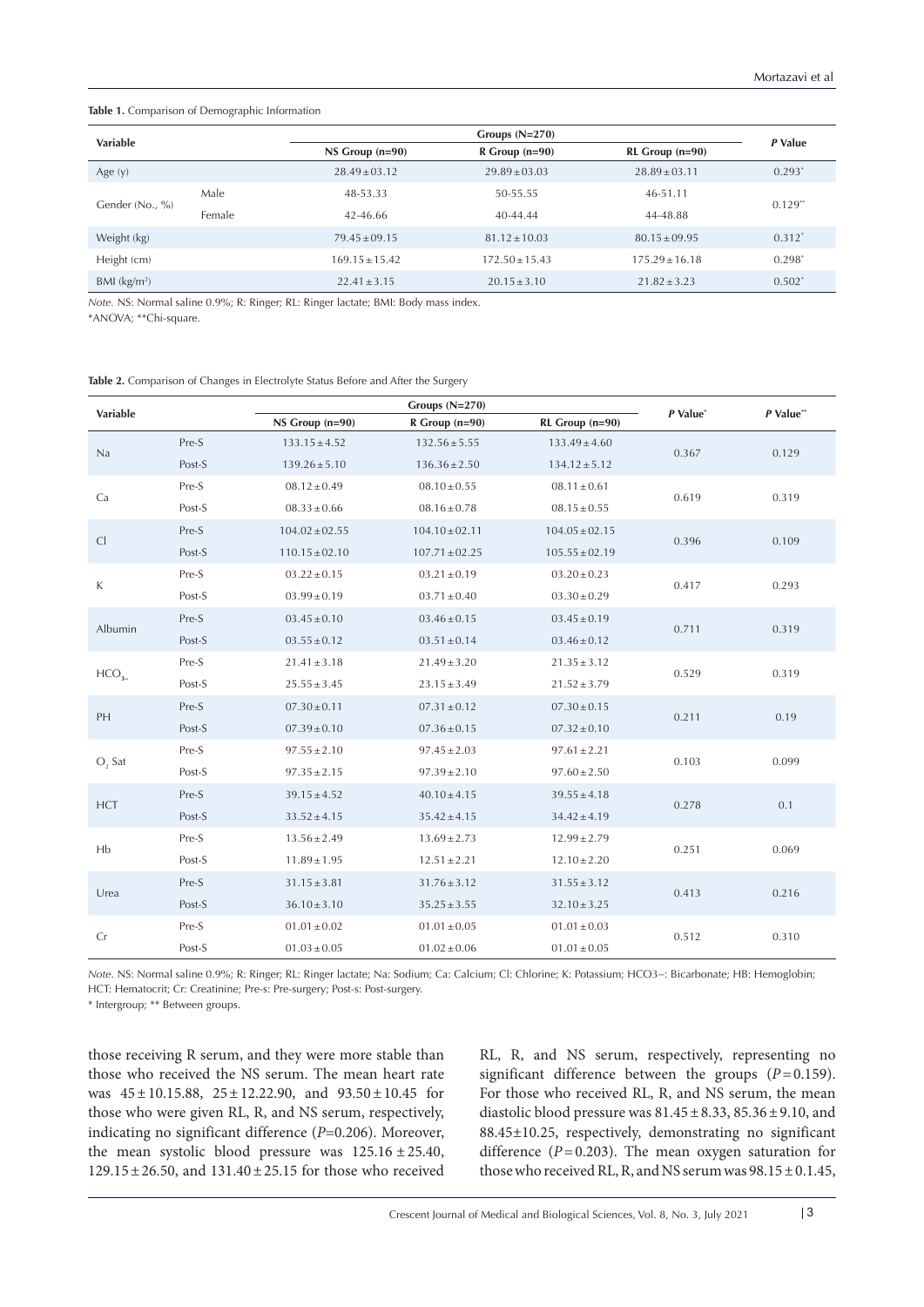

**Figure 1.** Hemodynamic Status of Patients Before and After the Surgery. *Note*. NS: Normal saline; RL: Ringer's lactate.

 $97.45 \pm 0.1.15$ , and  $95.15 \pm 01.40$ , respectively, showing no significant difference (*P*=0.209). The hemodynamic status of patients before and after the surgery is illustrated in Figure 1.

Based on the results, 9 (10%) of patients receiving RL needed a blood transfusion. For those who received R and NS, 12 (13.33%) and 15 (16.66%) needed a blood transfusion during the surgery, respectively. According to the results of the ANOVA test, there was a significant difference between the three groups (*P*=0.329). In terms of the other adverse effects of the surgery and ICU hospitalization, there was no significant difference between the three groups (Table 3).

#### **Discussion**

The current study attempted to compare the effects of fluid therapy with NS, R, and RL during anesthesia on the hemodynamic status and events during lower limb orthopedics surgeries. According to the results, laboratory tests and electrolytes were not significantly different between the three groups. However, those who received RL serum were more stable compared to others. In a similar study (8) investigating the impacts of RL and R serums on blood acidity, the researchers found that RL serum had the least effect on blood acidity and blood cells, which is consistent with the results of the current study. It seems that the lack of any change is due to the ingredients and the ionic composition of the solutions or compensatory process, including the conversion of lactate to bicarbonate or bicarbonate to carbon dioxide and the like.

The findings also revealed that patients who received RL serum were more stable than those receiving R, and those who received R were more stable compared to those who received NS serum. In a similar study conducted in Iran (9) evaluating the impacts of crystalloid serums in cesarean section, it was demonstrated that using balanced serums increased the stability of hemodynamic status, and patients who received RL were more stable.

In the current study, no significant difference was observed between the three groups in terms of the amount

**Table 3**. Comparison of Complications During and After the Surgery

|                                          | Groups $(N=270)$  |                  |                       |          |  |
|------------------------------------------|-------------------|------------------|-----------------------|----------|--|
| Variable                                 | $NS Group (n=90)$ | $R$ Group (n=90) | $RL$ Group ( $n=90$ ) | P Value* |  |
| Nausea (No., %)                          | 15-16.66          | 13-14.44         | 10-11.11              | 0.239    |  |
| Vomiting (No., %)                        | 14-15.55          | 13-14.44         | 8-08.88               | 0.316    |  |
| Shivering (No., %)                       | $11 - 12.22$      | $10 - 11.11$     | $10 - 11.11$          | 0.553    |  |
| Abnormal duration of anesthesia (No., %) | 8-08.88           | 7-07.77          | 8-08.88               | 0.503    |  |

*Note.* NS: Normal saline 0.9%; R: Ringer; RL: Ringer lactate. \*Chi-square.

4 Crescent Journal of Medical and Biological Sciences, Vol. 8, No. 3, July 2021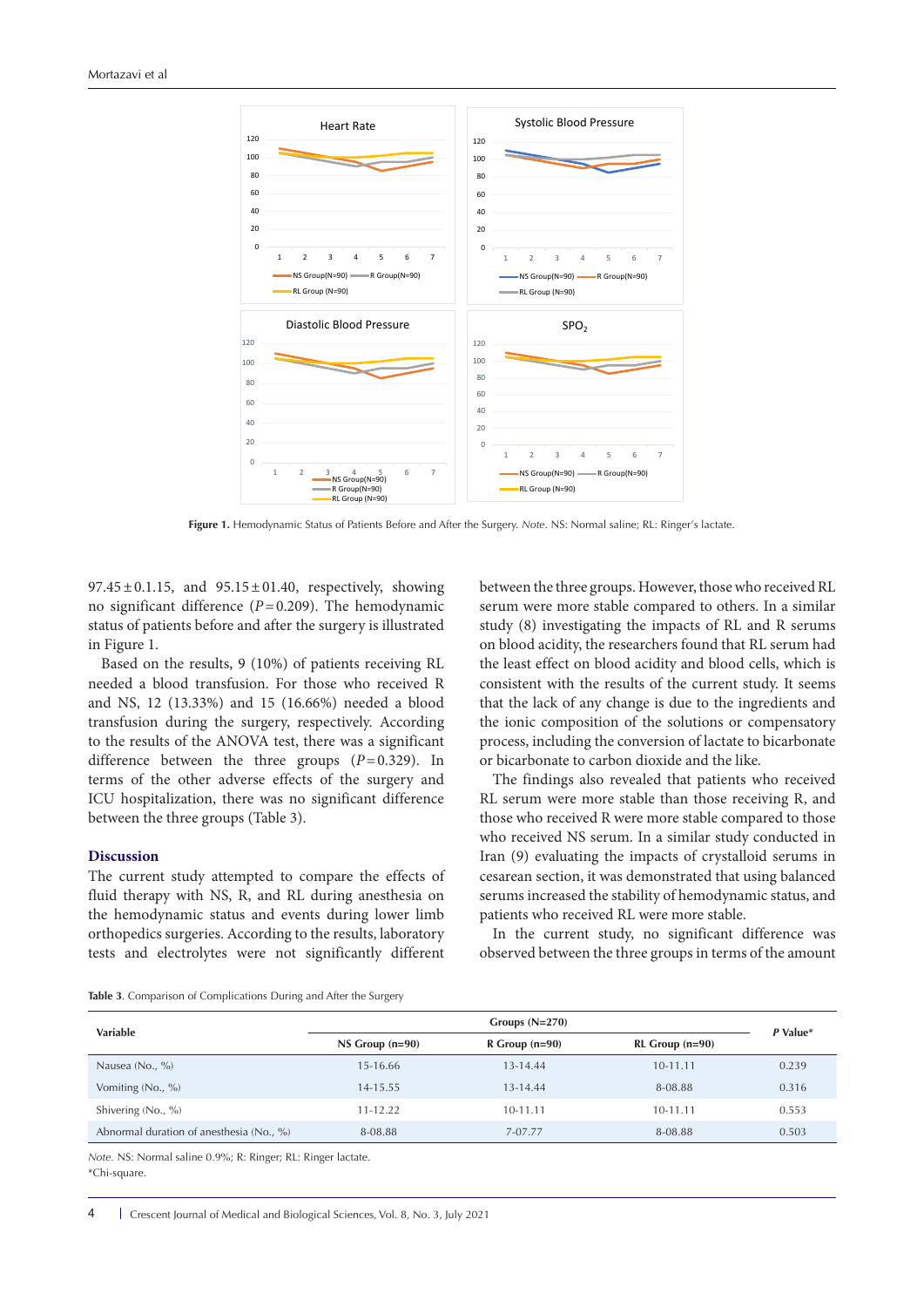of bleeding, the amount of blood transfusion, time spent in the recovery room, and complications such as nausea, vomiting, and fever after the surgery. However, patients who received RL serum experienced more adverse effects in comparison with other groups. In this regard, the results of a similar study are in line with the results of the current study (10) indicating the least changes among those who received RL serum. It seems that the modified ingredients of RL serum are the main reason for the minimum changes and adverse effects. On the other hand, because the lower extremity surgery is used to reduce the amount of bleeding from the tourniquet, the amount of bleeding in this study has been affected by the tourniquet. The findings of our study cannot be used in relation to the effect of LR on maintaining the blood volume and reducing the need for blood transfusions.

Despite numerous studies on the effects of fluid therapy on blood acidity, electrolytes, bleeding during surgery, and postoperative complications, different effects of various crystalloids on these conditions remain unclear. The study looked at changes in laboratory parameters, electrolytes and bleeding levels, postoperative complications (nausea and vomiting, and delays in eliminating the effects of spinal anesthesia) on NS, R, and RL. In elective surgeries, it seems that replacing the volume of fluids with different crystalloids has significant effects, which was not observed in the present study (11).

Since RL serum was more desirable in our study than R and NS serums, and its side effects were less, it would be better for anesthesiologists to perform orthopedic surgery if the patient has no underlying problems. Recent studies (12,13) have suggested that orthopedic surgery can be used to restore the lost blood volume in a timely manner using RL serum, which is consistent with our study results.

#### Limitations of the Study

This study has some limitations such as ignoring the type of surgery and the prognosis of surgeries that require blood transfusions, as well as ignoring the use of tourniquets for reducing bleeding in the lower limbs that can affect electrolytes and a low sample size. On the other hand, the duration of surgery and the skill of the surgeon, which could affect the length of the surgery and could affect the balance of electrolytes, were not taken into account.

#### **Conclusions**

Crystalloids are widely used in orthopedic surgeries, in which according to the results of the current study, no significant difference was observed between those who received NS, R, and RL although the RL had the least adverse effects.

#### Suggestions for future Studies

It is suggested that other researchers conduct clinical trials to investigate the effects of crystalloids on the outcomes of a particular type of surgery. On the other hand, future studies should examine the volume of large samples and the effects of using different serums in orthopedic surgeries. According to the results, it is better to administer RL serum in orthopedic surgery.

#### **Authors' Contribution**

 MiM: Study design; MoM: intervention, follow-up; BN: intervention, follow-up; HMA: article preparation, article submission.

### **Conflict of Interests**

None declared.

#### **Ethical Issues**

The current study was confirmed by the Ethics Committee of Tabriz Medical University of Medical Sciences (Ethical Code: TBZMED. REC.1394.678). In addition, written consent was taken from all participants, and they were informed that participation is voluntary and free.

#### **Financial Support**

This study was financially supported by Tabriz University of Medical Sciences.

#### **Acknowledgments**

The researchers are grateful to the spiritual support provided by Tabriz University of Medical Sciences, as well as the patients who participated in the study.

#### **References**

- 1. Chong MA, Wang Y, Berbenetz NM, McConachie I. Does goal-directed haemodynamic and fluid therapy improve perioperative outcomes?: a systematic review and meta-analysis. Eur J Anaesthesiol. 2018;35(7):469-483. doi:10.1097/ eja.0000000000000778
- 2. Kim HJ, Choi SH, Eum D, Kim SH. Is perioperative colloid infusion more effective than crystalloid in preventing postoperative nausea and vomiting?: a systematic review and meta-analysis. Medicine (Baltimore). 2019;98(7):e14339. doi:10.1097/md.0000000000014339
- 3. Rasmussen KC. Effect of perioperative colloid and crystalloid fluid therapy on coagulation competence, haemorrhage and outcome. Dan Med J. 2016;63(9):B5281.
- 4. Fafalak M, Cushner FD. Blood loss in orthopedic surgery: a historical review. Tech Orthop. 2017;32(1):2-11. doi:1097/ bto.0000000000000203
- 5. Zhong L, Wang HL, Xu B, et al. Normal saline versus heparin for patency of central venous catheters in adult patients-a systematic review and meta-analysis. Crit Care. 2017;21(1):5. doi:10.1186/s13054-016-1585-x
- 6. Aydoğdu U, Yıldız R, Güzelbekteş H, Naseri A, Akyüz E, Şen İ. Effect of combinations of intravenous small-volume hypertonic sodium chloride, acetate Ringer, sodium bicarbonate, and lactate Ringer solutions along with oral fluid on the treatment of calf diarrhea. Pol J Vet Sci. 2018;21(2):273-280. doi:10.24425/119048
- 7. Som A, Maitra S, Bhattacharjee S, Baidya DK. Goal directed fluid therapy decreases postoperative morbidity but not mortality in major non-cardiac surgery: a meta-analysis and trial sequential analysis of randomized controlled trials. J Anesth. 2017;31(1):66-81. doi:10.1007/s00540-016-2261-7
- 8. Akhlaghi M, Ranjbar H, Abedinzadeh MR, Ahmadi A. Comparative study of two methods of fluid therapy with Ringer's lactate and Ringer's solution. Medical Journal of Mashhad University of Medical Sciences. 2018;61(1):888- 899. doi:10.22038/mjms.2018.11201